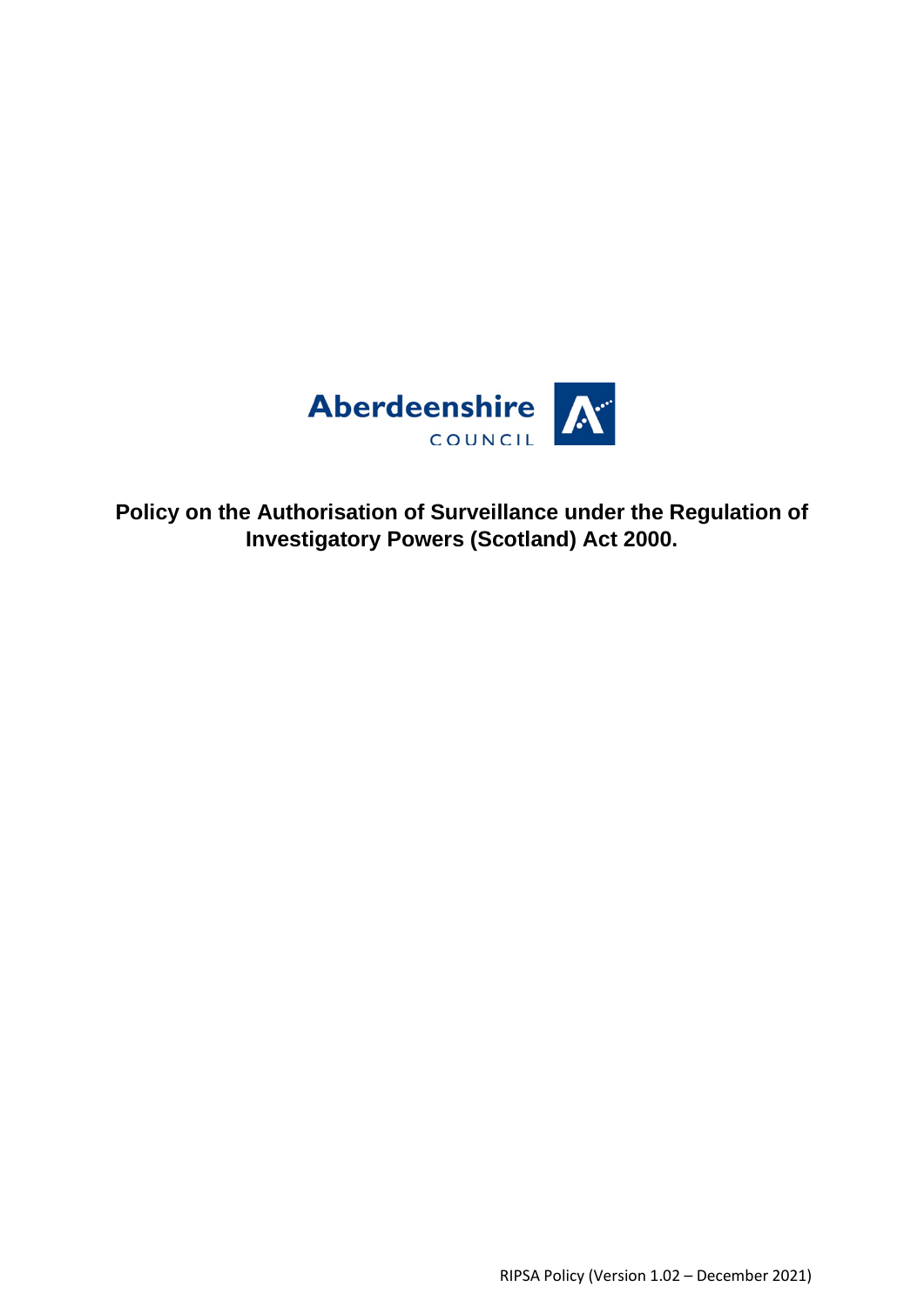# **Contents**

| <b>Section</b>                                                          | Page            |
|-------------------------------------------------------------------------|-----------------|
| <b>Introduction</b>                                                     | <u>1</u>        |
| <b>Directed Surveillance</b>                                            | $\overline{1}$  |
| <b>Covert Human Intelligence Source</b>                                 | <u> 1</u>       |
| <b>Principles of Surveillance</b>                                       | $\overline{2}$  |
| <b>The Authorisation Process</b>                                        | $\overline{3}$  |
| <b>Directed Surveillance</b><br><b>Covert Human Intelligence Source</b> | $\frac{3}{4}$   |
| <b>Documents</b>                                                        | $\overline{5}$  |
| <b>Review of Authorisations</b>                                         | $\underline{6}$ |
| <b>Security and Retention of Documents</b>                              | $\underline{6}$ |
| <b>Training</b>                                                         | $\overline{L}$  |
| <b>Public Access</b>                                                    | $\overline{I}$  |
| <b>Complaints</b>                                                       | 8               |
| <b>Appendices</b>                                                       |                 |

# [Appendix I](#page-10-0) [9](#page-10-0) and 2008 and 2008 and 2008 and 2008 and 2008 and 2008 and 2008 and 2008 and 2008 and 2008 and 200 [Appendix II](#page-11-0) and the second second second second second second second second second second second second second second second second second second second second second second second second second second second second second [Appendix III](#page-12-0) **[11](#page-12-0)**

<span id="page-1-0"></span>

| Version | <b>Notes</b>                                                                                                                                  | Date     |
|---------|-----------------------------------------------------------------------------------------------------------------------------------------------|----------|
| 1.00    | Policy approved by Business Services Committee (BSC)                                                                                          | 14/11/19 |
| 1.01    | Reformatting and Update to Appendix III (additional details added re: Service<br>Manager of Environmental Health and Trading Standards) (L&G) | 04/03/20 |
| 1.02    | Minor amendments to update to "Legal & People" service & amend some authorising<br>officers                                                   | 14/12/21 |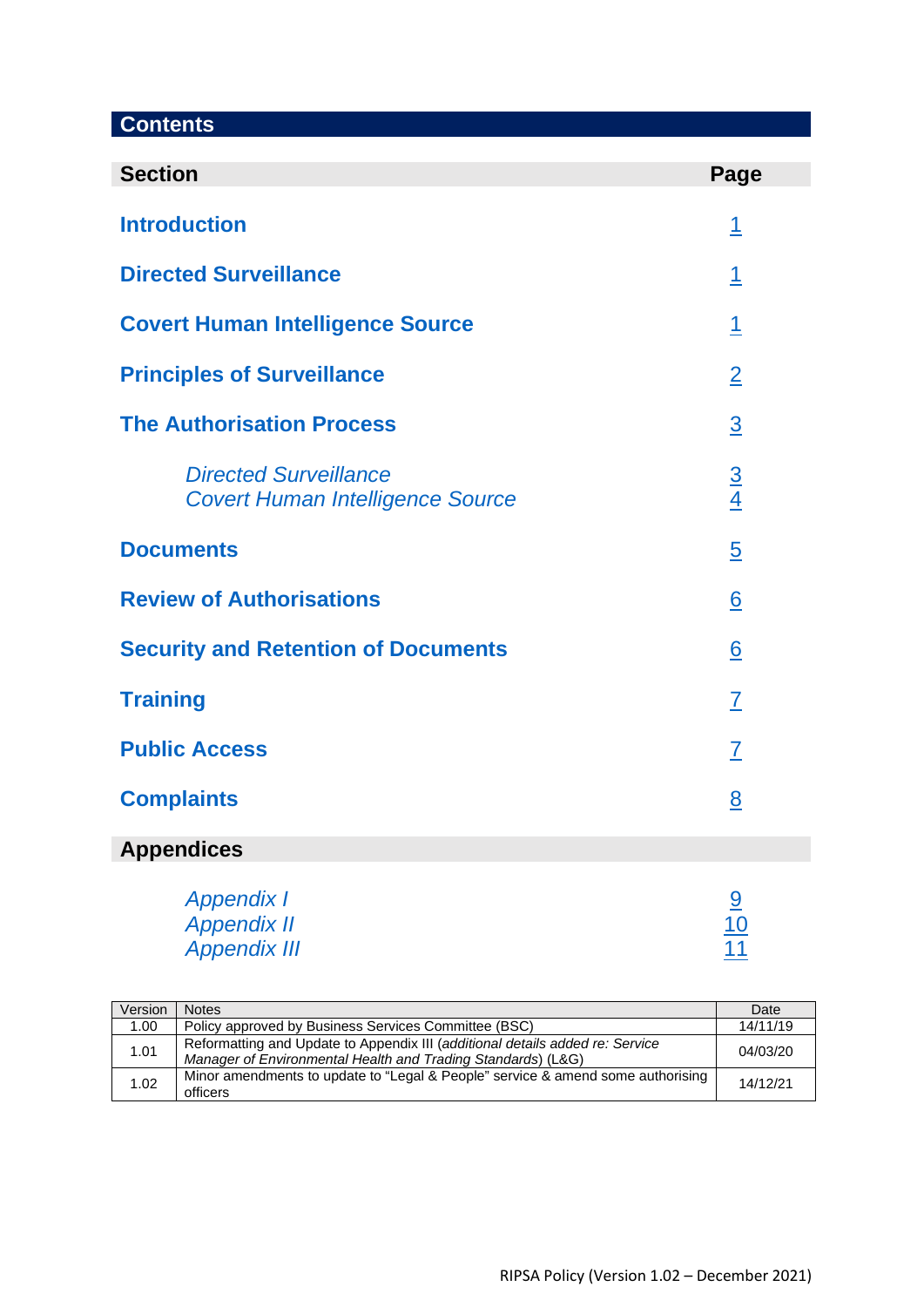# **Introduction**

- 1. In some circumstances it may be necessary for Council employees in the course of their duties to make observations of a person or persons in a covert manner i.e. without that person's knowledge. By their nature actions of this sort are potentially intrusive (in the ordinary sense of the word) and may give rise to legal challenge as a potential breach of Article 8 of the European Convention of Human Rights and the Human Rights Act 1998 ("the right to respect for private and family life").
- 2. The Regulation of Investigatory Powers Act 2000 [RIPA] and the Regulation of Investigatory Powers (Scotland) Act 2000 [RIP(S)A] ("the Acts") together provide a legal framework for covert surveillance by Public Authorities and an independent inspection regime to monitor these activities. The Regulation of Investigatory Powers Act 2000 provides for the acquisition of communications data by local authorities in Scotland. Its provisions regarding covert surveillance apply only to England.
- 3. The Scottish Executive have produced codes of practice on Covert Surveillance and the use of Covert Human Intelligence Sources ("the Codes of Practice"). This document should be read in conjunction with the Codes of Practice to ensure that all covert surveillance by Council employees is carried out effectively while remaining in accordance with the law.
- 4. This procedure only applies where surveillance is covert. It does not apply to observations or surveillance that is not carried out covertly nor does it apply to unplanned observations made as an immediate response to events. Surveillance using CCTV cameras which are visible and which are accompanied by notices advising of their presence is overt and will not require authorisation whereas using hidden cameras or in circumstances where the presence of CCTV is not made clear to those who might be affected is covert and will require authorisation.
- 5. This procedure and the Acts do not permit authorisation by Aberdeenshire Council Officials of intrusive surveillance i.e. covert surveillance carried out in relation to anything taking place on residential premises or in any private vehicle which involves the presence of an individual on the premises or in the vehicle or which is carried out by means of a surveillance device.
- 6. This procedure applies where directed surveillance or use of a covert human intelligence source is to be used.

## <span id="page-2-0"></span>**Directed Surveillance**

7. This is covert but not intrusive and is undertaken for the purpose of a specific investigation or specific operation in such a manner as is likely to result in the obtaining of private information about a person. Private information includes any information relating to the person's private or family life and may include personal data such as names, phone numbers and address details.

# <span id="page-2-1"></span>**Covert Human Intelligence Source**

8. This is a person who establishes or maintains a personal or other relationship with another person for the covert purpose of either using the relationship to obtain information or to provide access to any information to another person or disclosing information obtained by the use of such a relationship or as a consequence of the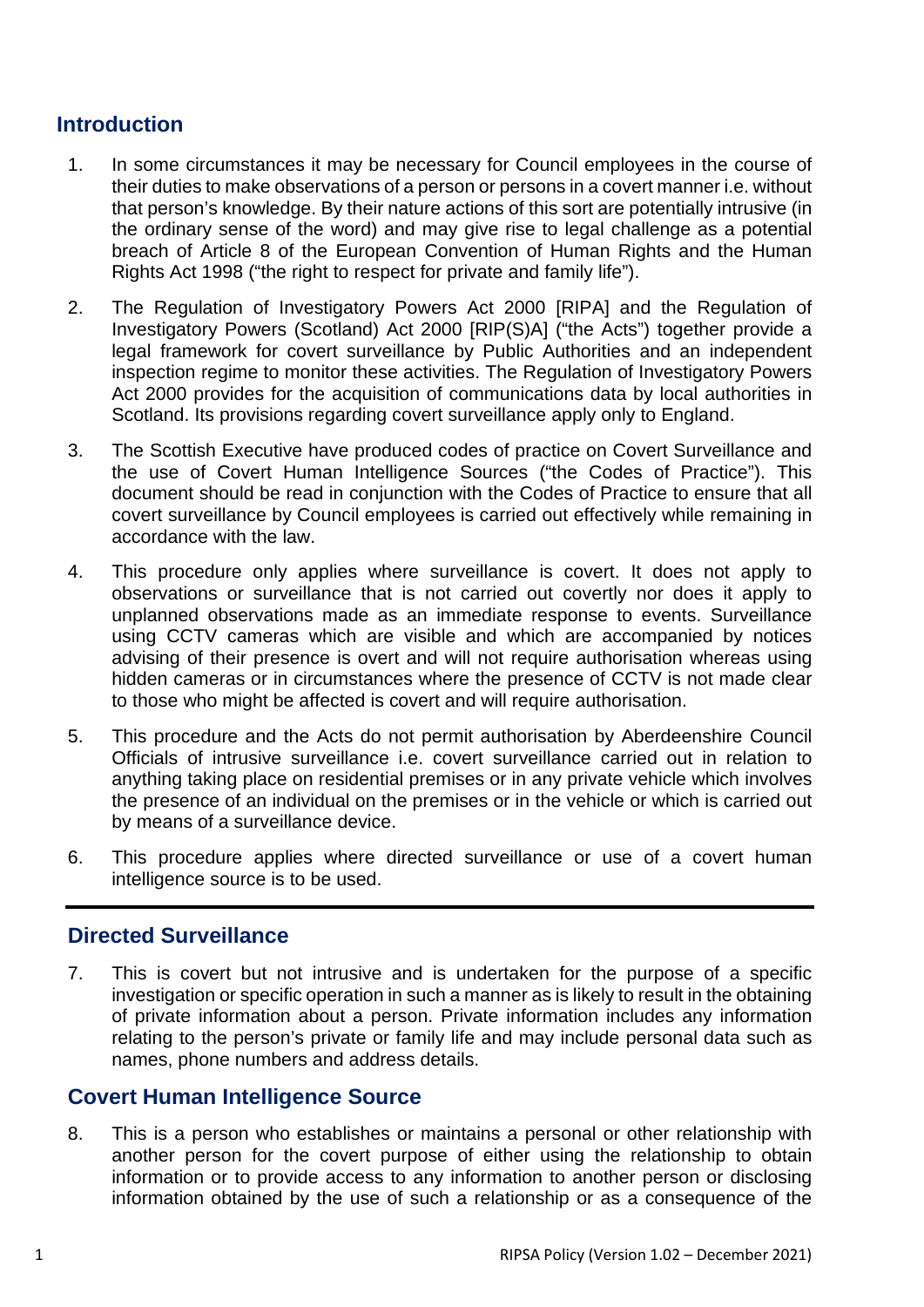existence of such a relationship. It would be unusual for the Council to use a Covert Human Intelligence Source.

## <span id="page-3-0"></span>**Principles of Surveillance**

- 9. In planning and carrying out covert surveillance Aberdeenshire Council employees shall comply with the following principles: -
- 10. **Lawful purposes**  covert surveillance shall only be carried out where necessary to achieve one or more of the permitted purposes (as defined in the Acts) i.e. it must be:-
	- for the purpose of preventing or detecting crime or the prevention of disorder
	- in the interests of public safety
	- for the purpose of protecting public health.
- 11. **Necessity** Covert Surveillance shall only be undertaken where there is no other reasonable and effective way of achieving the desired objective(s). It is necessary for the applicant for a surveillance authorisation to set out who is to carry out the surveillance, when it will be done, how it will be done, what is being investigated and the grounds on which the surveillance is being carried out, including, where known, the identities of those subject to the surveillance. This must be considered on a case by case basis.
- 12. **Effectiveness** planned covert surveillance shall be undertaken only by suitably trained or experienced employees or under their direct supervision.
- 13. **Proportionality**  the use and extent of covert surveillance shall not be excessive i.e. it shall be in proportion to the significance of the matter being investigated. The least invasive method of investigation that will enable the aim of the surveillance to be achieved should be adopted. All other practicable, less intrusive steps should have been taken and surveillance authorised only as a last resort.
- 14. **Collateral intrusion**  reasonable steps shall be taken to minimise the acquisition of personal information that is not directly necessary for the purposes of the investigation or operation being carried out. Employees carrying out surveillance shall not cause damage to any property or harass any person. This should be considered as part of the proportionality principle. Employees should not carry out surveillance from private property without the consent of the occupier.
- 15. **Authorisation** all surveillance shall be authorised in accordance with the procedures described below.
- 16. **Confidential Material**  includes matters subject to legal privilege, confidential personal information and confidential journalistic material. Personal information includes information relating to a person's physical or mental health, or spiritual or other counselling received by a person. Information is held in confidence if it is held under an express or implied undertaking to hold it in confidence, or if it is subject to a restriction on disclosure or obligation of secrecy contained in existing or future legislation. Such material should not be copied or retained unless it is necessary for a specific purpose. Such material should be disseminated only where an appropriate officer, having taken legal advice, is satisfied that it is necessary for a specific purpose. Any retention or dissemination of such material should be accompanied by a clear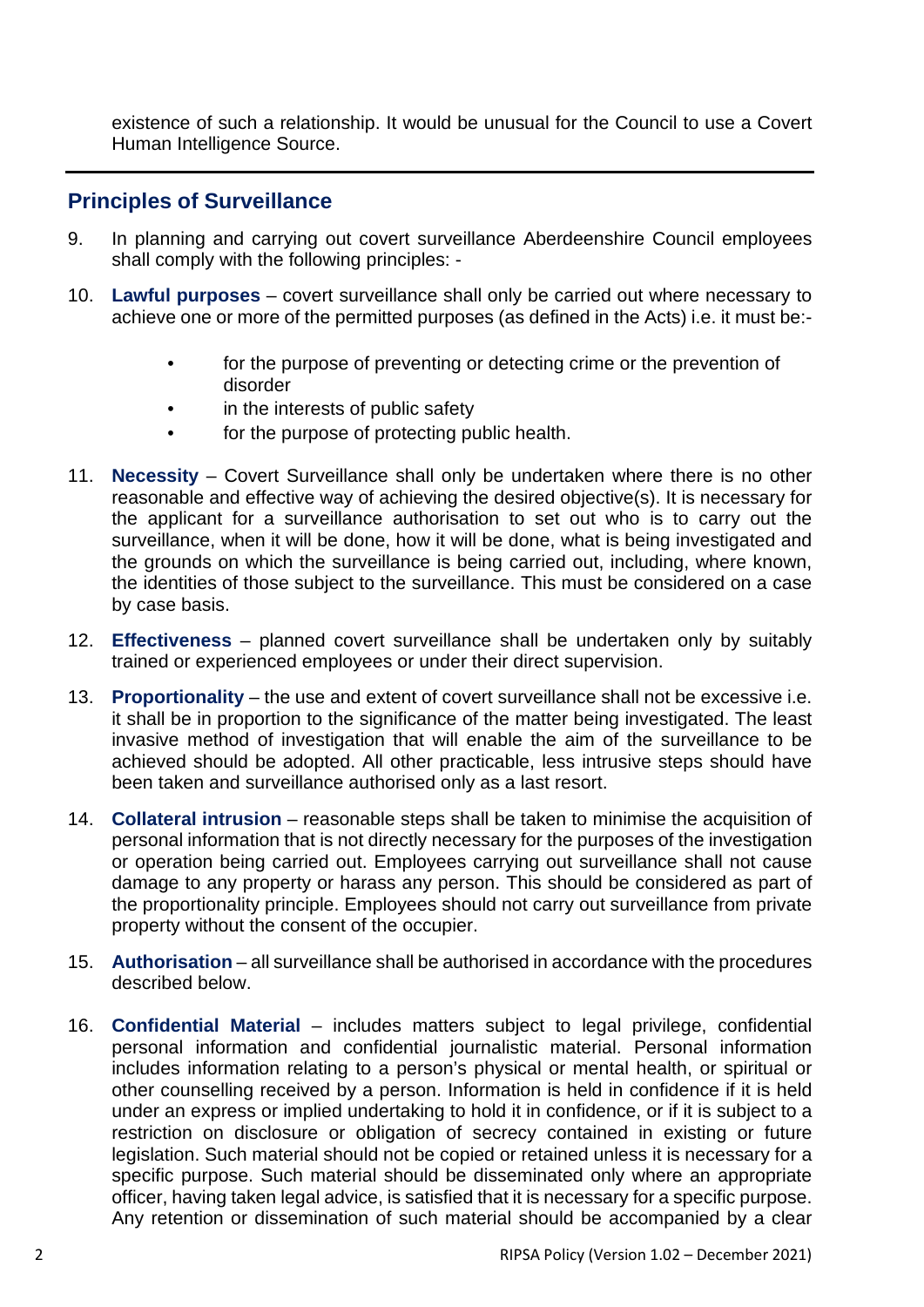warning of its confidential nature. Reasonable steps should be taken to ensure that there is no possibility of it becoming available, or its contents becoming known, to any person whose possession of it may prejudice any related criminal or civil proceedings. Such material should be destroyed as soon as it is no longer necessary to retain it for a specified purpose. If there is any doubt about the status of the material, legal advice should be sought before further dissemination.

## <span id="page-4-0"></span>**The Authorisation Process**

#### <span id="page-4-1"></span>**Directed Surveillance**

- 17. The persons who may authorise applications are detailed in Appendix III. Authorisation levels are prescribed by the Regulation of Investigatory Powers (Prescription of Offices, Ranks and Positions) (Scotland) Order 2000. In relation to Local Authorities, the Regulations refer to Assistant Head of Service and Investigation Manager, titles which are little used within Councils. The Authorisation levels set by the Council are equivalent to or above those, and also reflect best practice that there should be at least two organisational tiers of separation between the Applicant and the Authorising Officer. Applicants should apply within their own line management structure unless other arrangements have been agreed or it is unreasonable or impractical in the circumstances
- 18. Applications will normally be made in writing using the approved form. The Applicant must provide information about the investigation or operation to be carried out and must state who is to be carrying out the surveillance, when it will be done, how it will be done, against whom and what is being investigated and the offence being prevented/detected. In urgent cases, oral or written applications may be approved by any Authorising Officer. Where an urgent application is made this should be supplemented by a normal written application as soon as practicable and in any event within 72 hours failing which the authorisation will expire.
- 19. Before the Application can be granted, the Authorising Officer must be satisfied that the grant is in accordance with the Principles of Surveillance as detailed above, that it is necessary, that the action is proportionate to what it seeks to achieve and that the aim could not have been achieved by other means. The Authorising Officer must state explicitly and in his/her own words what is being authorised, and against which subjects, property or location. Mere reference to the terms of the application is inadequate. The Authorising Officer must also note the time and date of the grant/refusal of the Application on the relevant form.
- 20. Where there is a significant risk of confidential material being recovered, the Application shall require the approval of the Chief Executive or in his absence, a Director. Where the majority of the information likely to be recovered could be confidential, the Application should only be granted in exceptional and compelling circumstances.
- 21. An authorisation for Directed Surveillance runs for a period of three months from the date of grant of the authorisation but should be issued only for the period in which it is expected the surveillance operation will take place.
- 22. All authorisations shall be reviewed by the Authorising Officer at intervals of not more than four weeks. Details of said review and the decision reached shall be noted on the original application.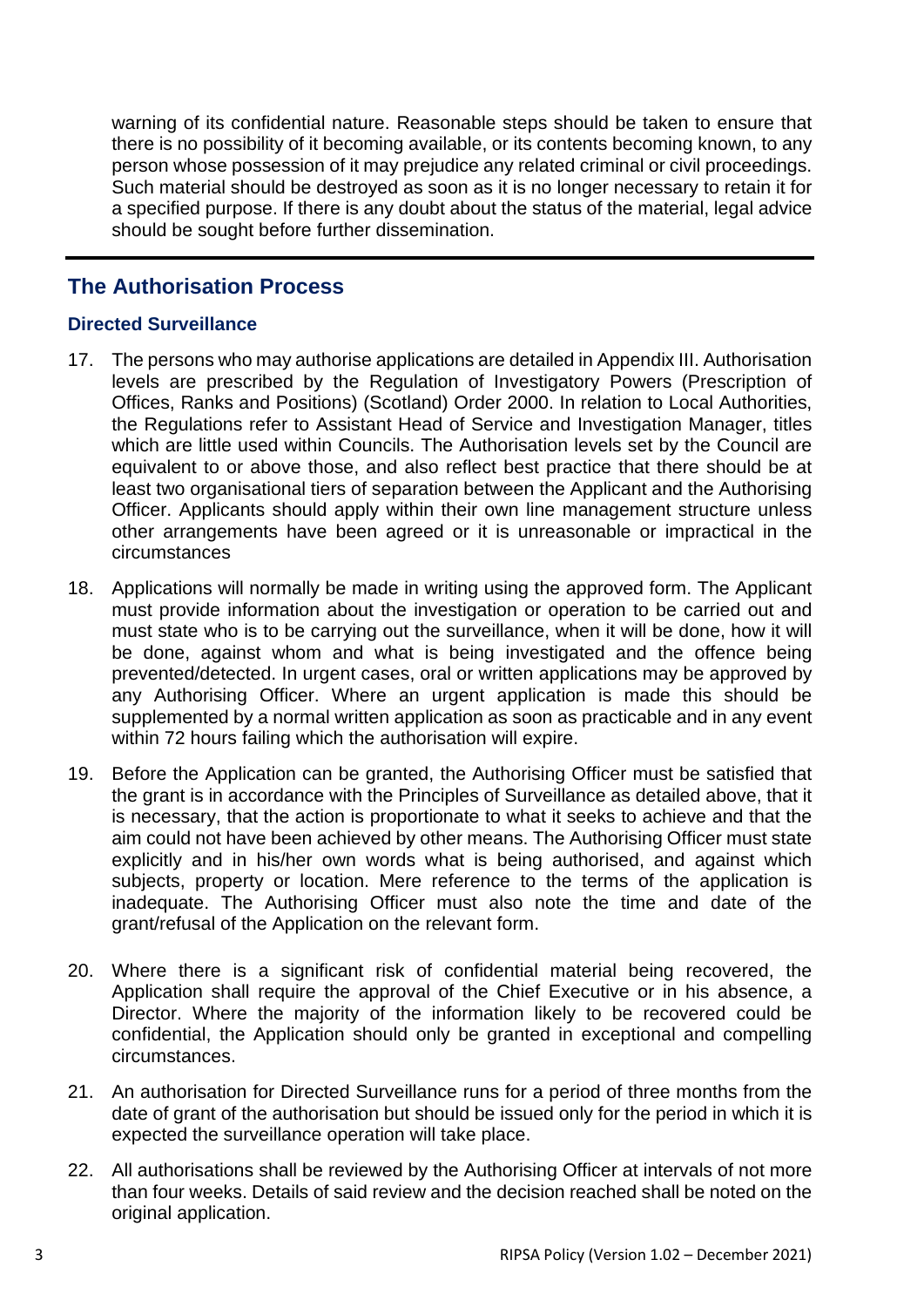23. An application for renewal of the authorisation of directed surveillance can be made at any stage using the appropriate form. The authorisation must be cancelled at any stage if the person who granted or last renewed an authorisation is satisfied that the authorised conduct no longer satisfies the purpose for which it was granted or the requirements regarding necessity, proportionality and collateral intrusion are no longer met. The cancellation of the authorisation should be recorded on the appropriate form. When cancelling an authorisation, the Authorising Officer should: **•** Record the date and times (if at all) that surveillance took place and the order to cease the activity was made.

The reason for cancellation.

- Ensure that surveillance equipment has been removed and returned.
- Provide directions for the management of the product.
- Ensure that detail of property interfered with, or persons subjected to surveillance, since the last review or renewal is properly recorded.
- Record the value of the surveillance or interference (i.e. whether the objectives as set in the authorisation were met).

#### <span id="page-5-0"></span>**Covert Human Intelligence Source**

- 24. The process for the grant of authorisation for the use or conduct of a Covert Human Intelligence source is the same as for Directed Surveillance. The Authorising Officer must state explicitly and in his/her own words what is being authorised, and against which subjects, property or location. Mere reference to the terms of the application is inadequate. The application for use or conduct of a Covert Human Intelligence Source must specify who the controller and who the handler is to be for each Source. In addition, authorisation for use of a Covert Human Intelligence Source can only be granted after a risk assessment on the use of a Covert Human Intelligence Source and if sufficient arrangements are in place for handling the source's case the risk assessment should determine the risk to the Source of carrying out actions and the likely consequences should the role of the source be known. The ongoing security and welfare of the Source after the cancellation of the Authorisation should also be considered prior to granting the Application. The arrangements that are considered necessary are that:-
- 25. There will at all times be a person holding the requisite office, rank or position with the relevant investigating authority who will have day to day responsibility for dealing with the source on behalf of that authority and for the source's security and welfare – this should be the source's line manager (the Handler).
- 26. That there will at all times be another person holding the requisite office, rank or position with the relevant investigating authority who will have general oversight of the use made of that source – this should be the handler's line manager (the Controller).
- 27. That the identity of the Handler and the Controller for each Source will be set out in the Application.
- 28. That there will be at all times a person holding the requisite office, rank or position with the relevant investigating authority who will have responsibility for maintaining a record of the use made of that source – this should be the Authorising Officer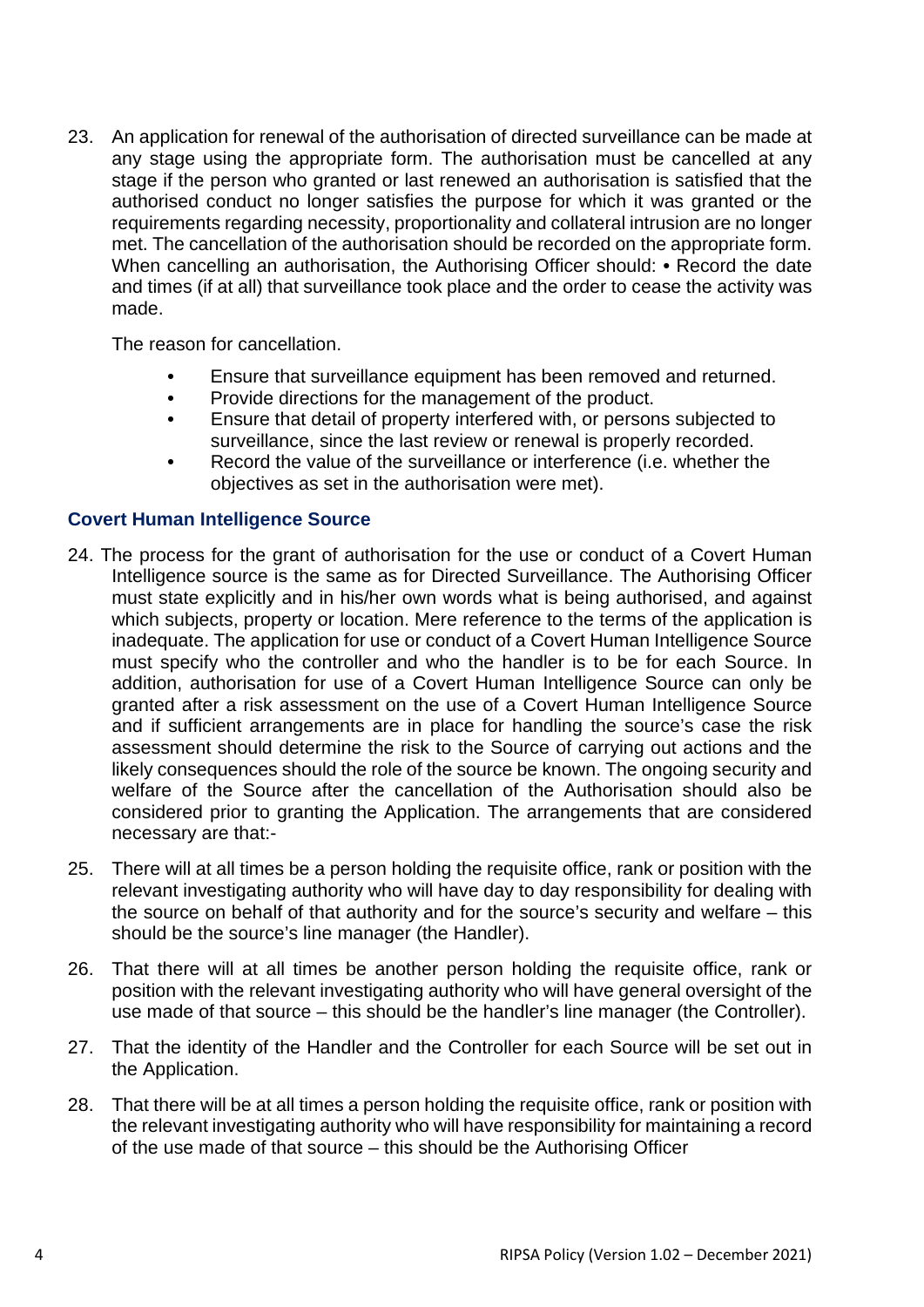- 29. That the record relating to the use of that source are maintained by Aberdeenshire Council which will always contain particulars of such matters as may be specified in regulations made by the Scottish Ministers.
- 30. That the records maintained by Aberdeenshire Council that discloses the identity of the source will not be available to persons except to the extent that there is a need for access to them to be made available to those persons.
- 31. The persons who may authorise applications are detailed in Appendix III.
- 32. The Chief Internal Auditor is not an Authorising Officer for this type of surveillance.
- 33. Only the Chief Executive (or in his absence a Director) can authorise the use of a Covert Human Intelligence Source who is a vulnerable individual or a juvenile**.**
- 34. Authorisation for the conduct or use of a Covert Human Intelligence Source runs for 12 months beginning with the date the authorisation takes effect. Authorisation of the use of a Covert Human Intelligence Source who is a vulnerable individual or a juvenile runs for one month.
- 35. All authorisations shall be reviewed by the Authorising Officer at intervals of not more than four weeks. Details of said review and the decision reached shall be noted on the original application.
- 36. Applications for the renewal of the conduct or use of a covert human intelligence source shall not be granted unless the officer is satisfied that a review has been carried out of the use made of the source in the period since the grant, the task given to the source during that period and the information obtained from the conduct or use of the source and has considered the results of such a review. The authorisation must be cancelled if the person who granted or last renewed an authorisation is satisfied that the authorised conduct no longer satisfies the purpose for which it is granted. When cancelling an authorisation, the Authorising Officer should:
	- Record the date and times (if at all) that surveillance took place and the order to cease the activity was made.
	- The reason for cancellation.
	- Ensure that surveillance equipment has been removed and returned.
	- Provide directions for the management of the product.
	- Ensure that detail of property interfered with, or persons subjected to surveillance, since the last review or renewal is properly recorded.
	- Record the value of the surveillance or interference (i.e. whether the objectives as set in the authorisation were met).

# <span id="page-6-0"></span>**Documents**

- 37. This procedure uses the following documents (list of forms detailed in Appendix II): -
- 38. Application for Authorisation to carry out Directed Surveillance [Form 1] this should be completed by the applicant in all Directed Surveillance cases. The Authorisation is effective from the time that the approval was given, which should be noted on the Form by the Authorising Officer.
- 39. Review of a Directed Surveillance Authorisation [Form 2] this should be used to record the reviews specified in the initial Form 1.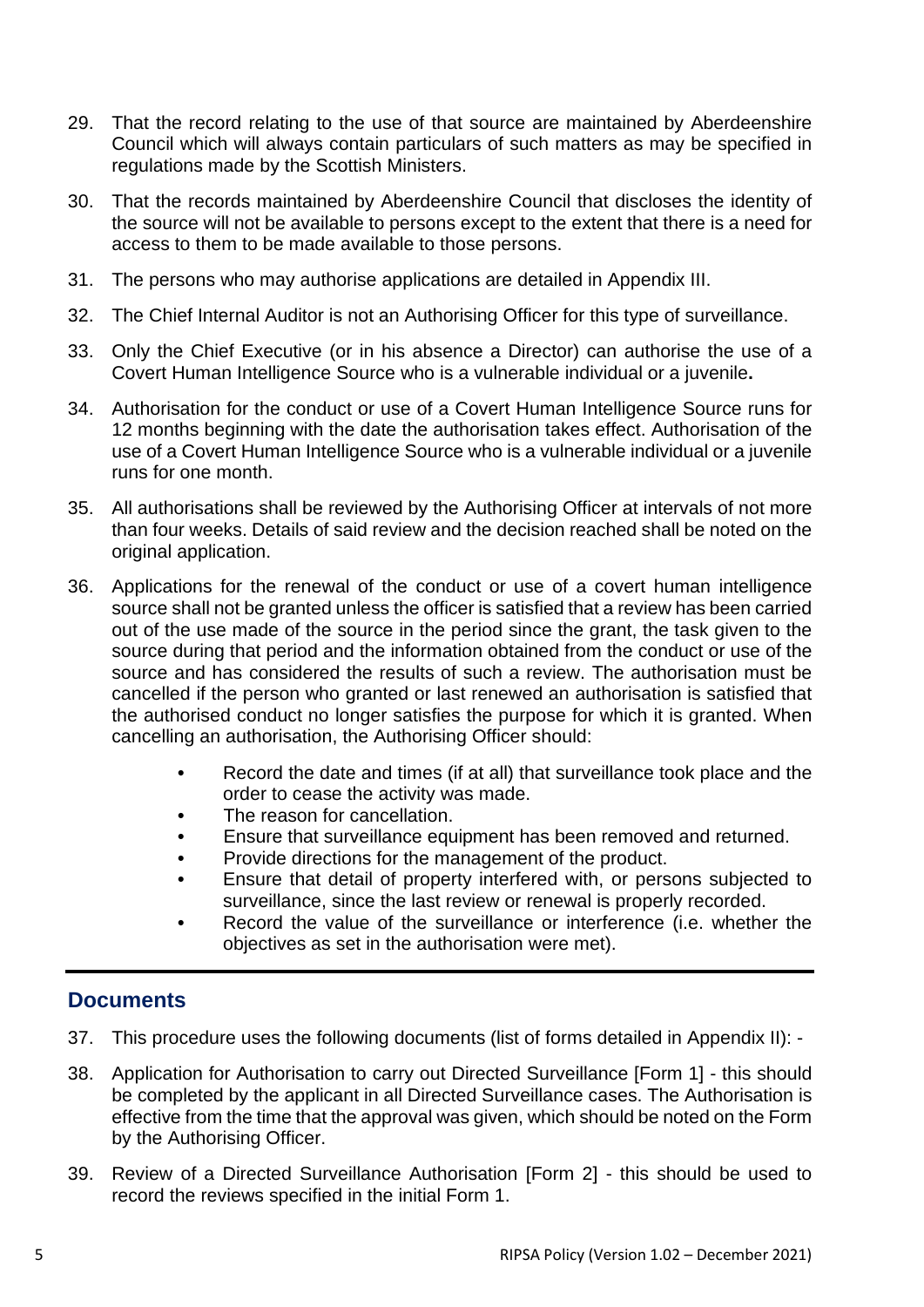- 40. Application for Renewal of Directed Surveillance Authorisation [Form 3] this should be completed by the applicant in all cases where surveillance is required beyond the previously authorised period (including previous renewals).
- 41. Cancellation of a Directed Surveillance Authorisation [Form 4] this should be completed either by the Applicant or the Authorising Officer when the authorisation ceases to be necessary or appropriate. The Authorising Officer must sign the Cancellation form.
- 42. Application for Authorisation for Use or Conduct of Covert Human Intelligence Source [Form 5] - this should be completed by the applicant in all CHIS cases not covered by oral authorisation (below). The Authorisation is effective from the time that the approval was given, which should be noted on the Form by the Authorising Officer.
- 43. Review of a Covert Human Intelligence Source Authorisation [Form 6] this should be used to record the reviews specified in the initial Form 5.
- 44. Application for renewal of a Covert Human Intelligence Source Authorisation [Form 7] - this should be completed by the applicant in all cases where surveillance is required beyond the previously authorised period (including previous renewals).
- 45. Cancellation of Authorisation for Use or Conduct of Covert Human Intelligence Source [Form 8] - this should be completed either by the Applicant or the Authorising Officer when the authorisation ceases to be necessary or appropriate. The Authorising Officer must sign the Cancellation form.
- 46. Covert Surveillance Oral Authorisation [Form 9] this is a record of an oral authorisation which should be completed by the applicant. It should be used only where the urgency of the situation makes the submission of a written application prior to commencement of the surveillance impractical. It should be countersigned by the original authorising officer as soon as is practical. An Application in either Form 1 or Form 5 requires to follow within 72 hours.
- 47. Each form must be completed with a Service Identifier, a Location Identifier and a reference number unique to that application. The Service Identifiers to be used are contained in Appendix I. The reference number should start with the Service Identifier, thereafter it is up to each Service to decide how best to ensure that all documentation is readily available and identifiable. Each application will also be allocated with a Central reference number by the Head of Legal and People.

## <span id="page-7-0"></span>**Review of Authorisations**

48. All authorisations shall be reviewed by the Authorising Officer at intervals of not more than four weeks. Details of said review and the decision reached shall be noted on the original application.

## <span id="page-7-1"></span>**Security and Retention of Documents**

49. Documents created under this procedure are highly confidential and shall be treated as such. The Head of Legal and People shall maintain one Central Register of current and past Authorisations at Woodhill House. Where an application for Authorisation is granted renewed or cancelled, the Applicant officer shall telephone or e-mail the officer responsible for maintaining the Central Register, and also send a copy of the grant,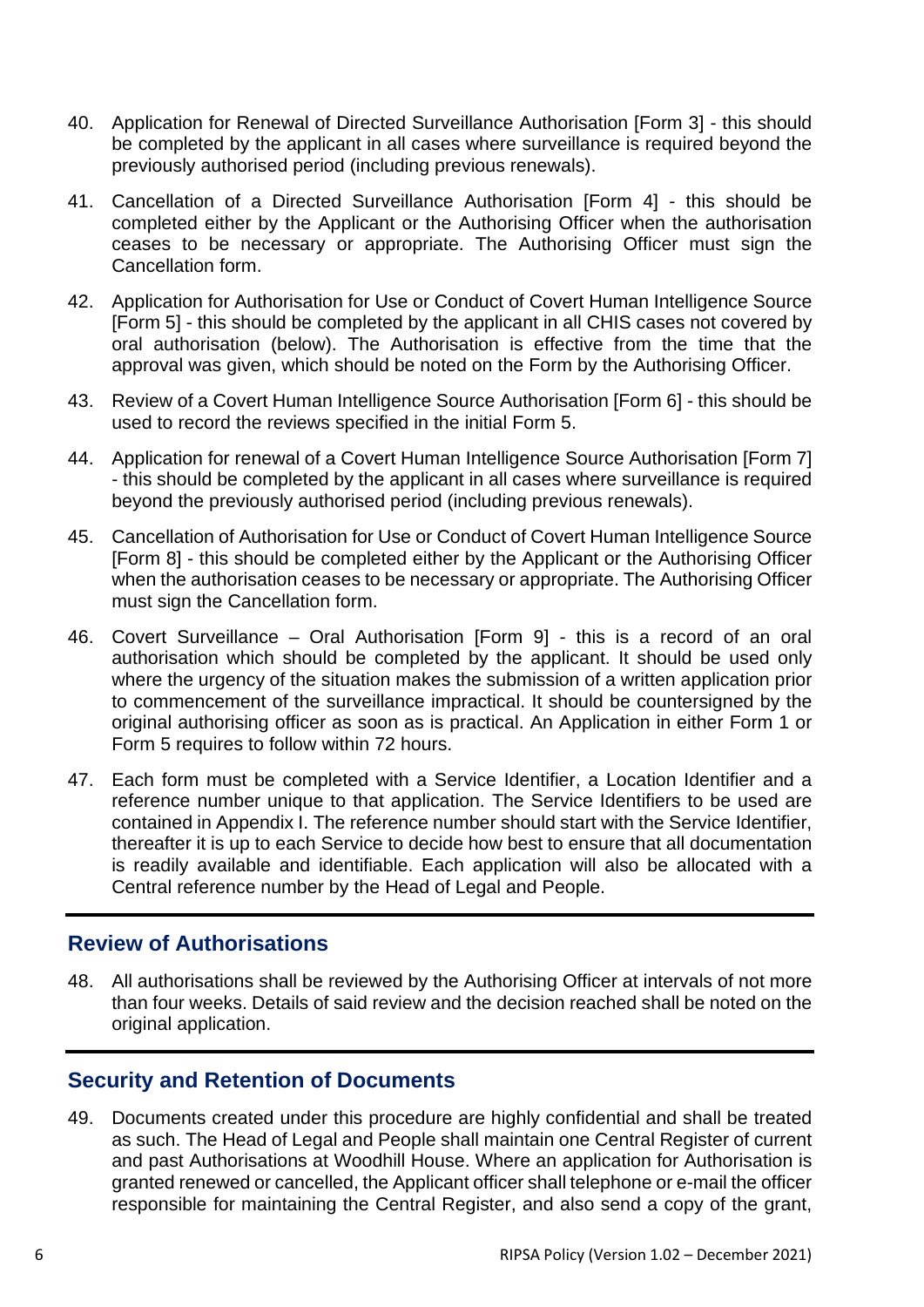renewal or cancellation to the Head of Legal and People, both within 24 hours of same to keep the Central Register up to date. The Central Register shall contain the following information, namely :-

- the type of authorisation;
- the date the authorisation was given;
- name and rank/grade of the authorising officer;
- the unique reference number (URN) of the investigation or operation;
- the title of the investigation or operation, including a brief description and names of subjects, if known;
- whether the urgency provisions were used, and if so why;
- if the authorisation has been renewed, when it was renewed and who authorised the renewal, including the name and rank/grade of the authorising officer;
- whether the investigation or operation is likely to result in obtaining confidential information;
- whether the authorisation was granted by an individual directly involved in the investigation;
- the date the authorisation was cancelled.
- 50. The principal Authorisation and Renewal forms shall be retained by the Authorising Officer while current. On cancellation, the principal Application, Renewal and Cancellation forms shall be forwarded to the Head of Legal and People with the Authorising Officer retaining a copy.
- 51. Said forms shall be retained by the Authorising Officer for at least one year after cancellation and by the Head of Legal and People for at least five years after cancellation.
- 52. All information recovered through the use of covert surveillance which is relevant to the investigation shall be retained for at least five years after the cancellation of the surveillance or the completion of any Court proceedings in which said information was used or referred to. All other information shall be destroyed as soon as the surveillance is cancelled.

# <span id="page-8-0"></span>**Training**

53. Each Service is responsible for ensuring that their staff receive adequate training to deal with applications and enquiries. The Director of each Service shall confirm to the Head of Legal and People that appropriate staff have received training in the interpretation of the legislation, codes and forms and provide details, including the date(s), of the training.

# <span id="page-8-1"></span>**Public Access**

- 54. Copies of the Policy and the Codes of Practice are available for public reference at the following offices:-
	- Woodhill House, Westburn Road, Aberdeen.
	- Town House, 34 Low Street, Banff.
	- Gordon House, Blackhall Road, Inverurie.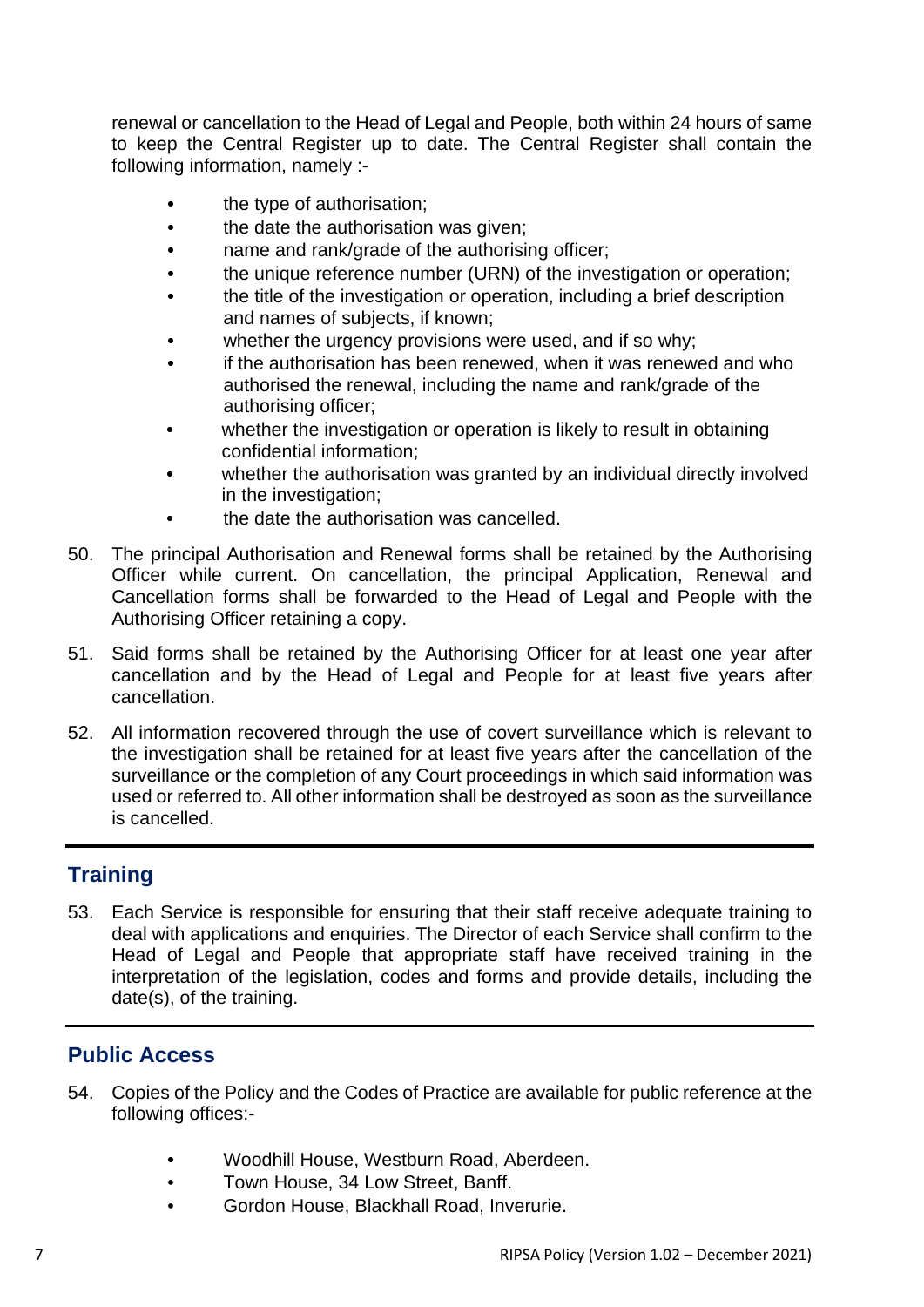- 16-22 Allardice Street, Stonehaven.
- 55. Copies of the Policy and the Codes of Practice will be made available to the public by post or e-mail if requested.

# <span id="page-9-0"></span>**Complaints**

- 56. In the event of any member of the public being unhappy or dissatisfied with the conduct of any covert surveillance, in addition to the Council's complaints procedure, they have the right to complain to the Investigatory Powers Tribunal
- 57. Details of the Complaints Procedure are available for public reference at the above offices. Copies of the Complaints Procedure will be made available to the public by post or e-mail if requested.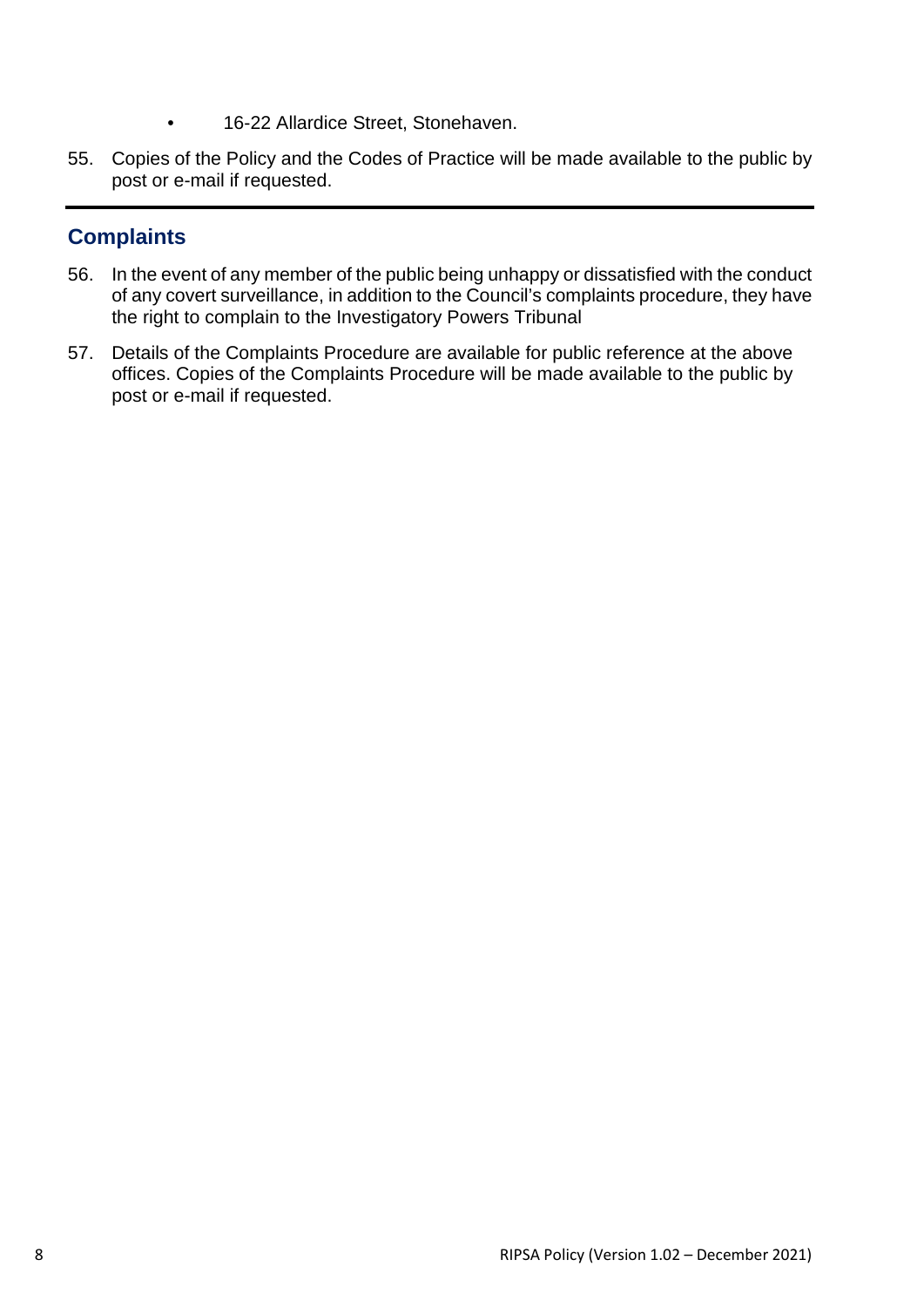# **APPENDIX I**

<span id="page-10-0"></span>Service Identifiers:-

- BS Business Services
- CE Chief Executive
- ECS -Education and Children's Services
- HSC Health and Social Care
- IS Infrastructure Services
- LP Legal and People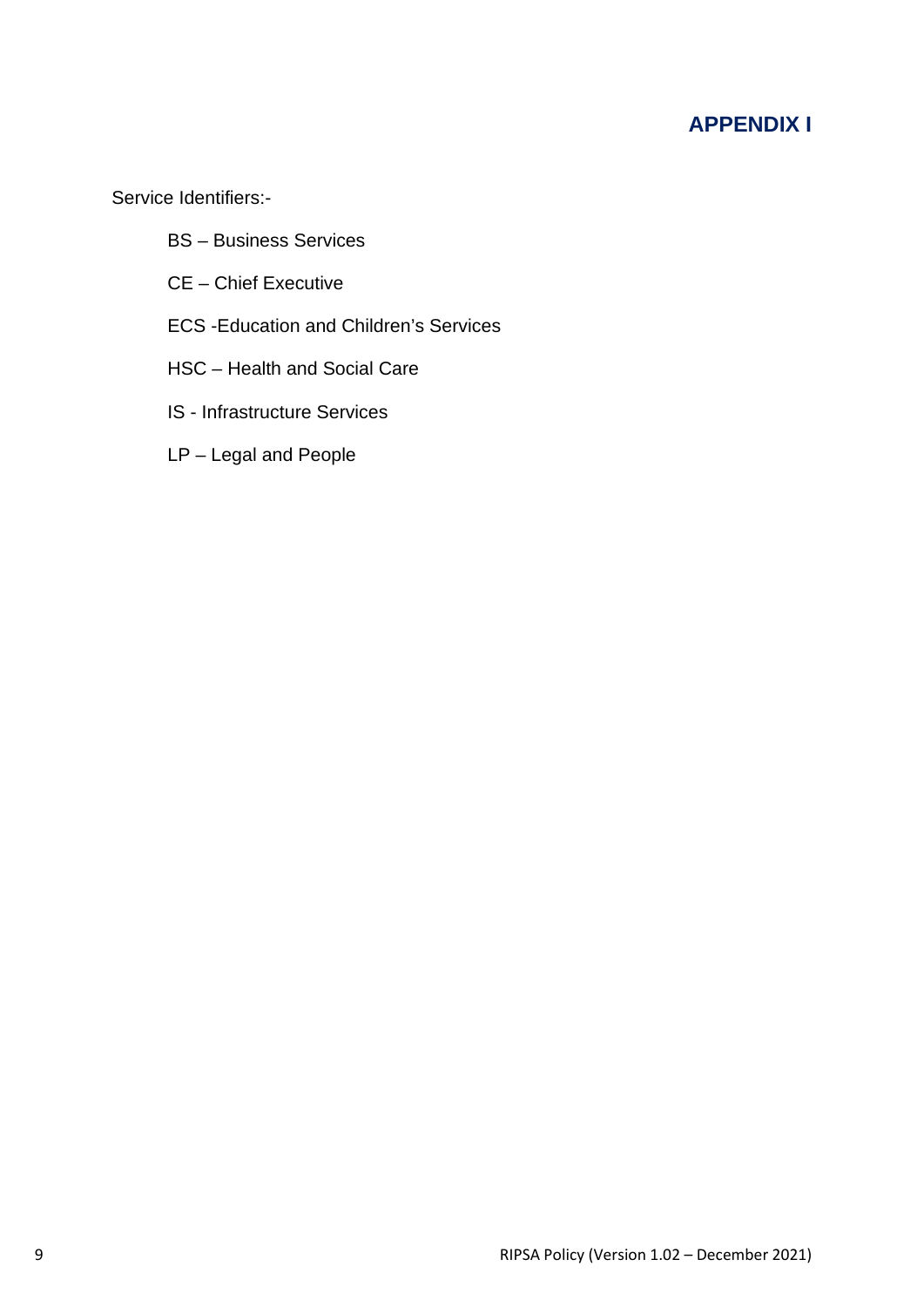# **APPENDIX II**

- <span id="page-11-0"></span>**Form 1** Application for Authorisation to carry out Directed Surveillance
- **Form 2** Review of a Directed Surveillance Authorisation
- **Form 3** Application for Renewal of Directed Surveillance Authorisation
- **Form 4** Cancellation of Directed Surveillance Authorisation
- **Form 5** Application for Authorisation for Use or Conduct of Covert Human Intelligence Source
- **Form 6** Review of Covert Human Intelligence Source Authorisation
- **Form 7** Renewal of Covert Human Intelligence Source Authorisation
- **Form 8** Cancellation of an Authorisation for Use or Conduct of Covert Human Intelligence Source.
- **Form 9** Covert Surveillance Oral Authorisation